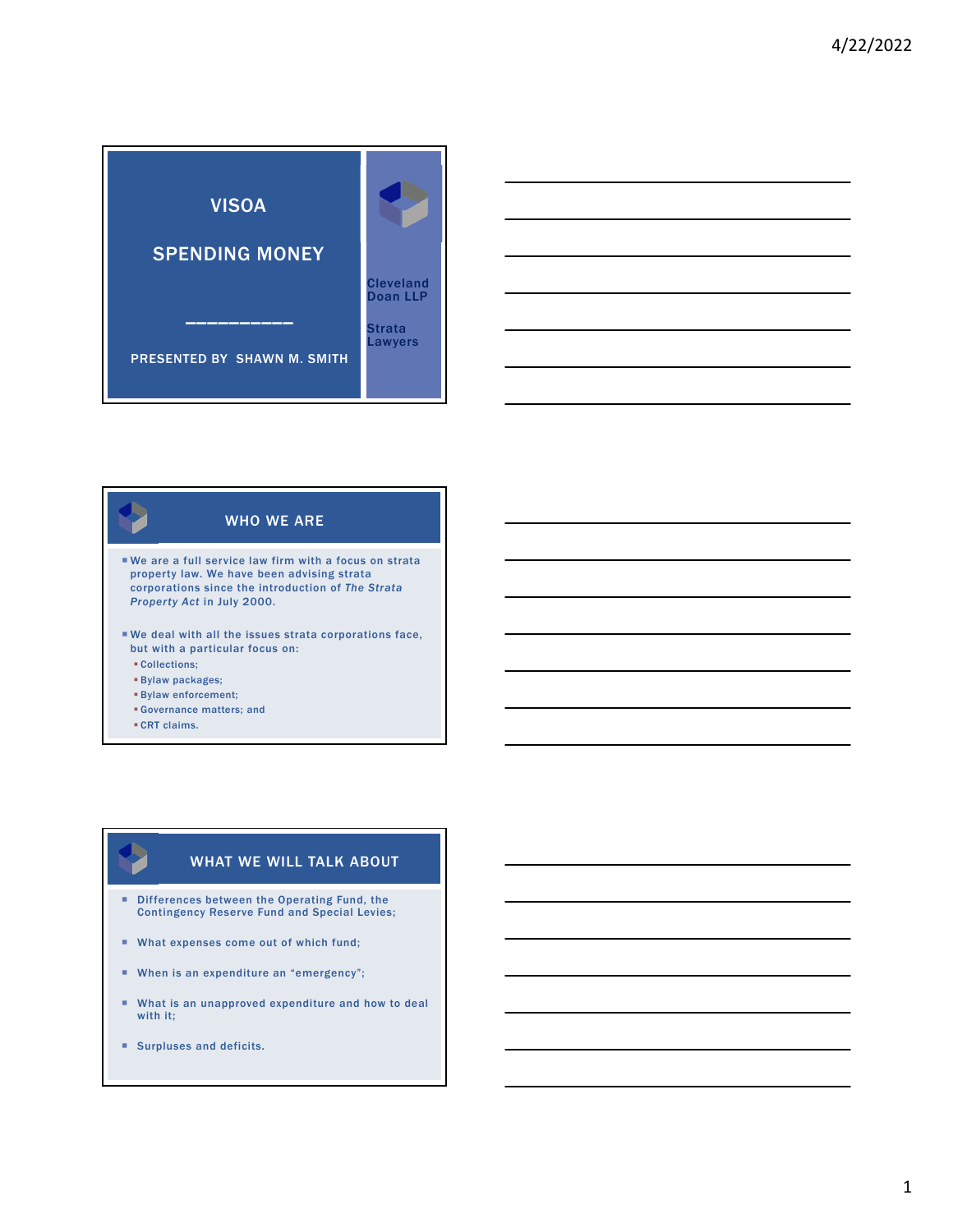## THE BASICS – COMMON EXPENSES

"Common Expenses" means expenses:

- (a) relating to the common property and common assets of the strata corporation, or
- (b) required to meet any other purpose or obligation of the strata corporation;

SPA s.91 - The strata corporation is responsible for the common expenses of the strata corporation.

### THE BASICS – COMMON EXPENSES

SPA s.92 - Two funds for paying common expenses:

- (a) an operating fund for common expenses that
	- (i) usually occur either once a year or more often than once a year, or
	- (ii) are necessary to obtain a depreciation report under section 94, and
- (b) a contingency reserve fund for common expenses that usually occur less often than once a year or that do not usually occur.

# THE BASICS – OPERATING FUND

Operating fund expenses must be approved either by:

- a. a line item in the operating budget;
- b. a 3⁄4 vote resolution at a general meeting (surplus),
- c. if the expenditure is below the maximum threshold for unapproved expenditures [section 98(2)],
- d. if reasonable grounds exist to believe that an immediate<br>expenditure is needed to ensure safety or prevent significant<br>loss or damage [section 98(3)]; or
- e. if the owners have not approved a new budget and continue to use the previous budget until a new one is passed [section 104(3)].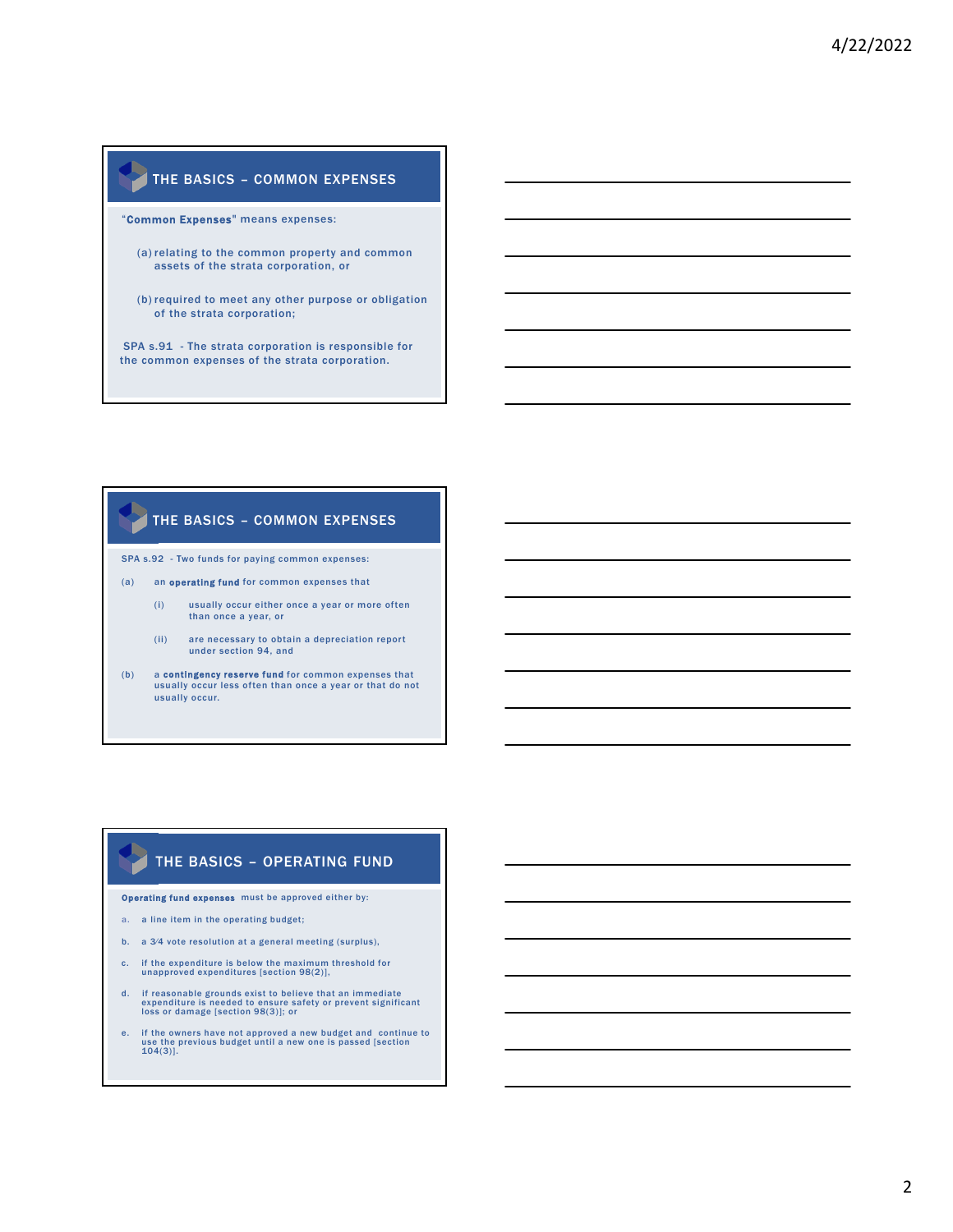# THE BASICS – BUDGET

Budget Requirements - Regulation 6.6

(a) the opening balance in the operating fund and CRF

(b) the estimated income from all sources other than strata fees, itemized by source;

#### (c) the estimated expenditures out of the operating fund, itemized by category of expenditure;

(d) total of all contributions to the operating fund and CRF

(f) each strata lot's monthly contribution to the operating fund and to the CRF;

(h) the estimated balance in the operating fund and the CRF at the end of the fiscal year;

## THE BASICS – CRF

CRF expenditures must be approved by:

- Majority vote if related to the repair, maintenance or replacement, as recommended in the most current depreciation report [s.96(2)(A)];
- a 3/4 vote at an annual or special general meeting [s.96(2)(B)];
- if reasonable grounds exist to believe that an immediate expenditure is needed to ensure safety or prevent significant loss or damage [section 98(3)];

### THE BASICS – SPECIAL LEVIES

SPA S.108 – establishes:

- The ability of the strata corporation to raise funds by way of a special levy;
- **The criteria for properly approving a special levy;**
- $\blacksquare$  How to manage the funds raised by the special levy;

There are no restrictions on the type of common expense that a special levy can be raised for. However, it cannot be used to contribute to the CRF - *Morin v. The Owners, Strata Plan VR 279*, 2021 BCCRT 122.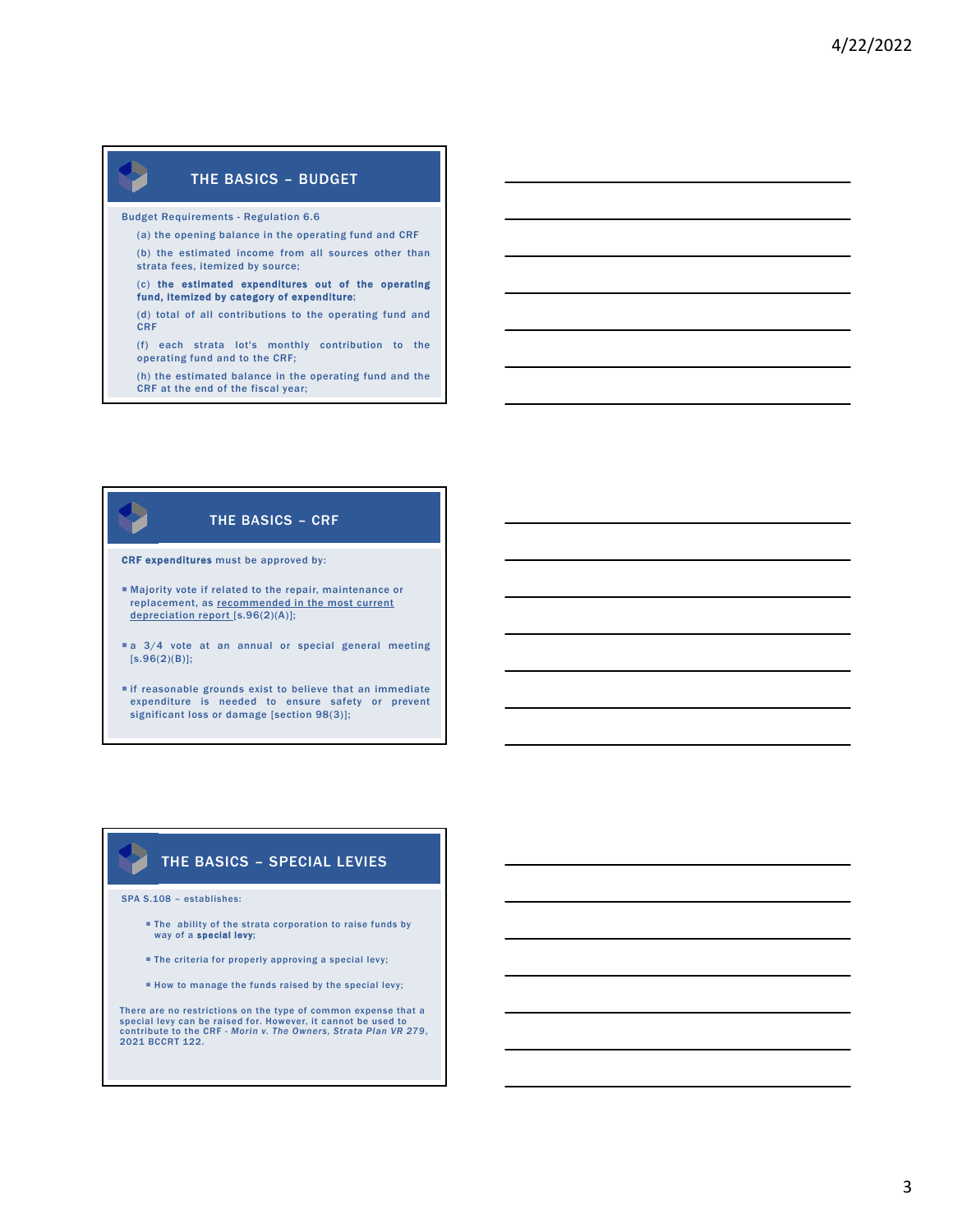# THE BASICS – STRATA FEES

s.99 - Calculating strata fees

Subject to section 100, owners must contribute to the operating fund and contingency reserve fund by means of strata fees calculated in accordance with:

> unit entitlement of strata lot  $- x$  total contribution  $% \left\vert \left( \mathbf{1}_{\mathbf{1}}\right) \right\rangle$  total unit entitlement of all strata lots

Regulation 6.4 provides some exceptions for types and limited common property.

# WHAT FUND?

How does a strata corporation know what fund to pay expenses from?

The key distinction is the frequency of the expense.

Once a year or more often vs. Less often than once a year

The Civil Resolution Tribunal (CRT) has been very strict in its application of this distinction to expenditures.

# WHAT FUND?

*Greene v. The Owners, Strata Plan KAS 1244*, 2021 BCCRT 291

The strata spent money on several repair expenses:

- security system replacement and upgrade;
- the installation of locks on attic access hatches;
- screens over dryer vents;
- replacement of an exterior door;
- installation of attic venting;
- a fire system upgrade and inspection.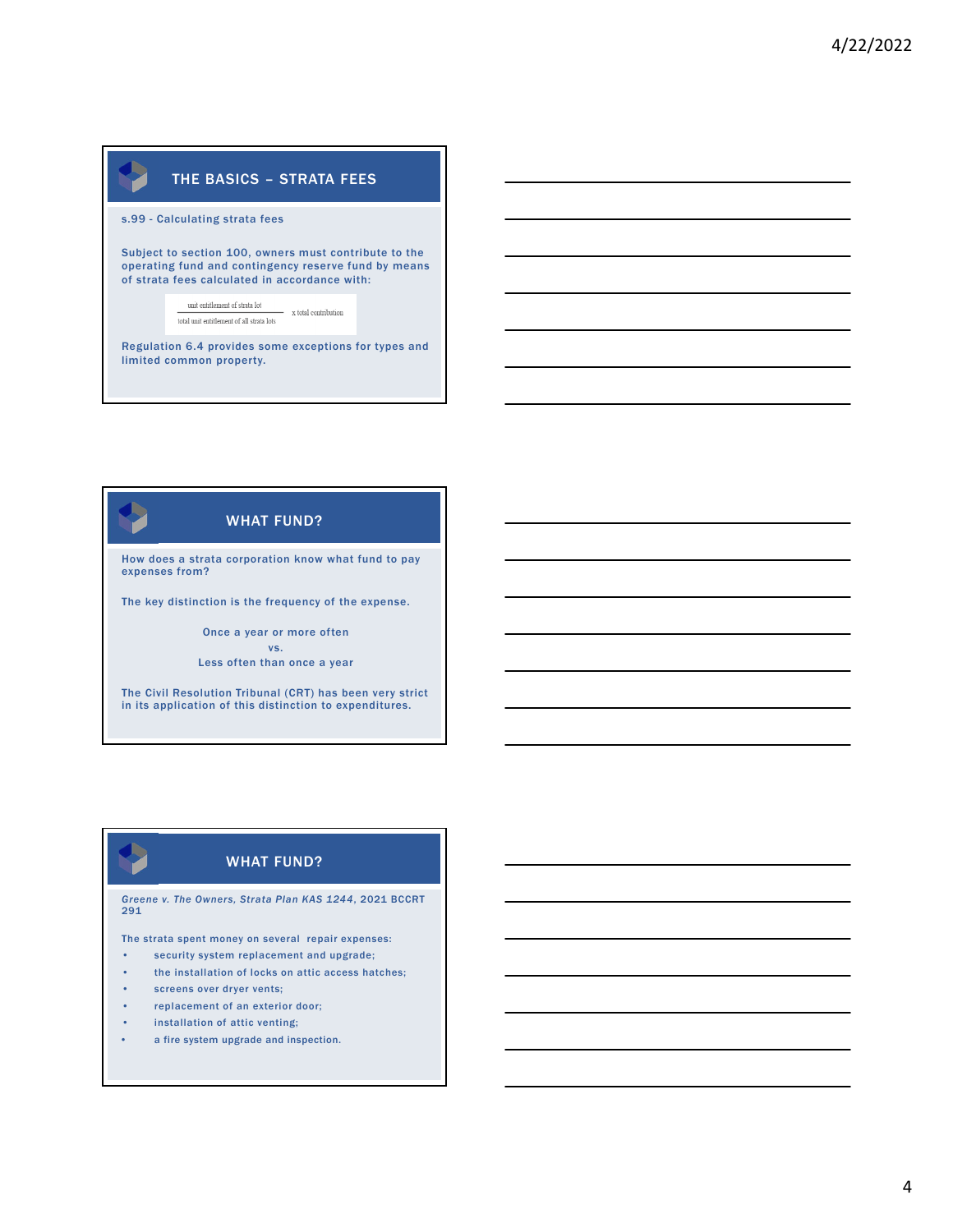Poll question

*Greene v. The Owners, Strata Plan KAS 1244*, 2021 BCCRT 291

What fund do you think the expenses could have been paid from?

- 1. Operating Fund
- 2. Contingency Reserve Fund
- 3. Unsure

# WHAT FUND?

*Greene v. The Owners, Strata Plan KAS 1244,* 2021 BCCRT 291 – The CRT held that:

Main upgrades could come from CRF;

Fire inspection costs had to be paid from the Operating Fund because fire inspections occur annually. (The \$500 expense should have been separated from the rest of the project).

# WHAT FUND?

*Greene v. The Owners, Strata Plan KAS 1244*, 2021 BCCRT 291 – The CRT held that:

**The other repair expenses from the list should have** been paid from the Contingency Reserve Fund since they are things that the strata corporation did not do every year.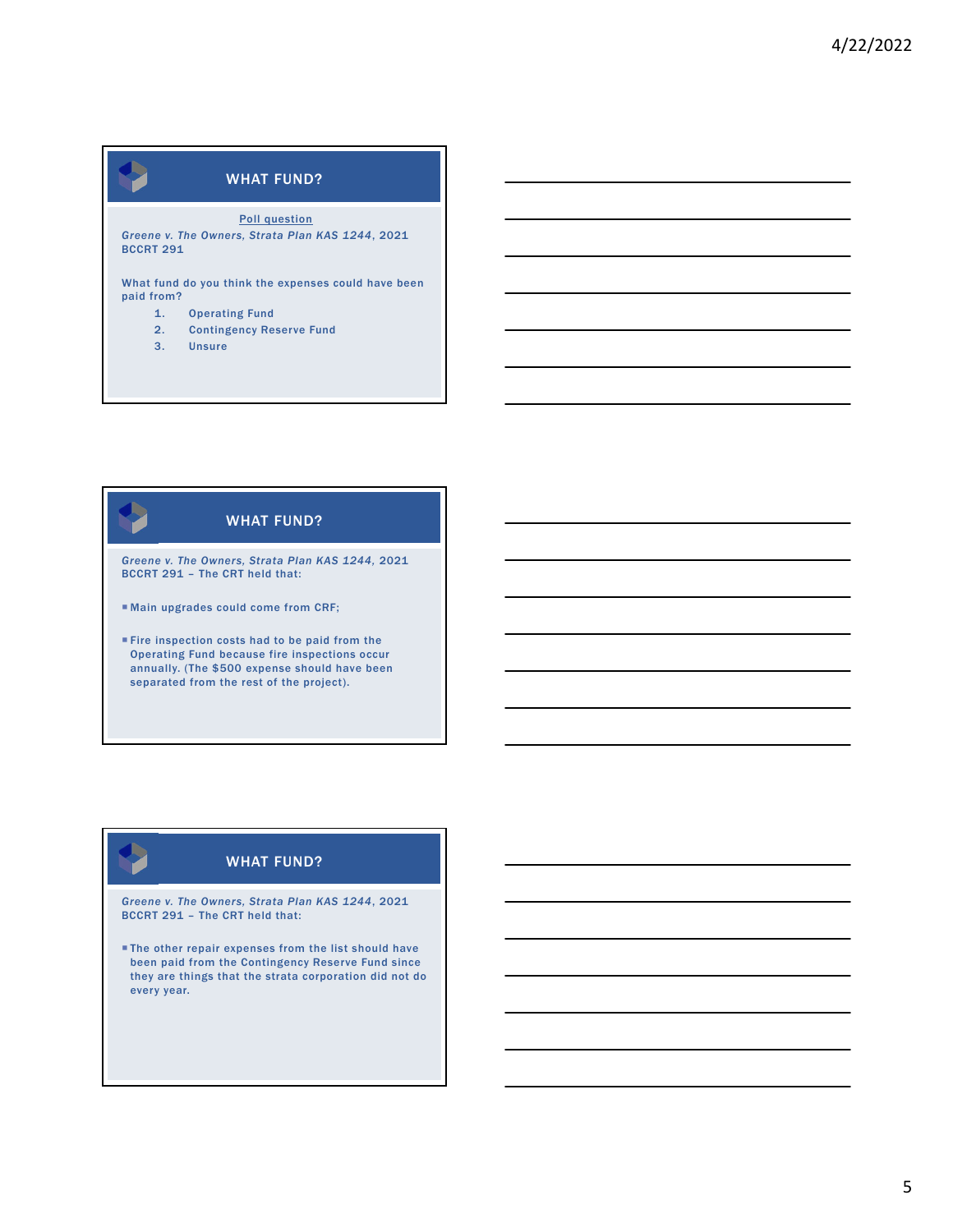

What fund do you think the expense could be paid from?

- 1. Operating Fund<br>2. Contingency Res
- 2. Contingency Reserve Fund<br>3. Unsure
	- **Unsure**

# WHAT FUND?

*Dirks v. The Owners, Strata Plan EPS2744*, 2021 BCCRT 127

- **The CRT determined that "the money should have been** taken from the CRF (or alternatively, a special levy under SPA section 108) because lock rekeying was not an annual event;
- The fact that all the owners at the AGM approved the budget containing the expense made no difference;
- Nor did the fact that it related to security allow the expenditure from the wrong fund.

# WHAT FUND?

*Meybodi v. The Owners, Strata Plan EPS869*, 2021 BCCRT 89

Cost of repainting fences - \$20,196.75 including GST

#### Poll question

What fund do you think the expense could be paid from?

- 1. Operating Fund
- 2. Contingency Reserve Fund
- 3. Unsure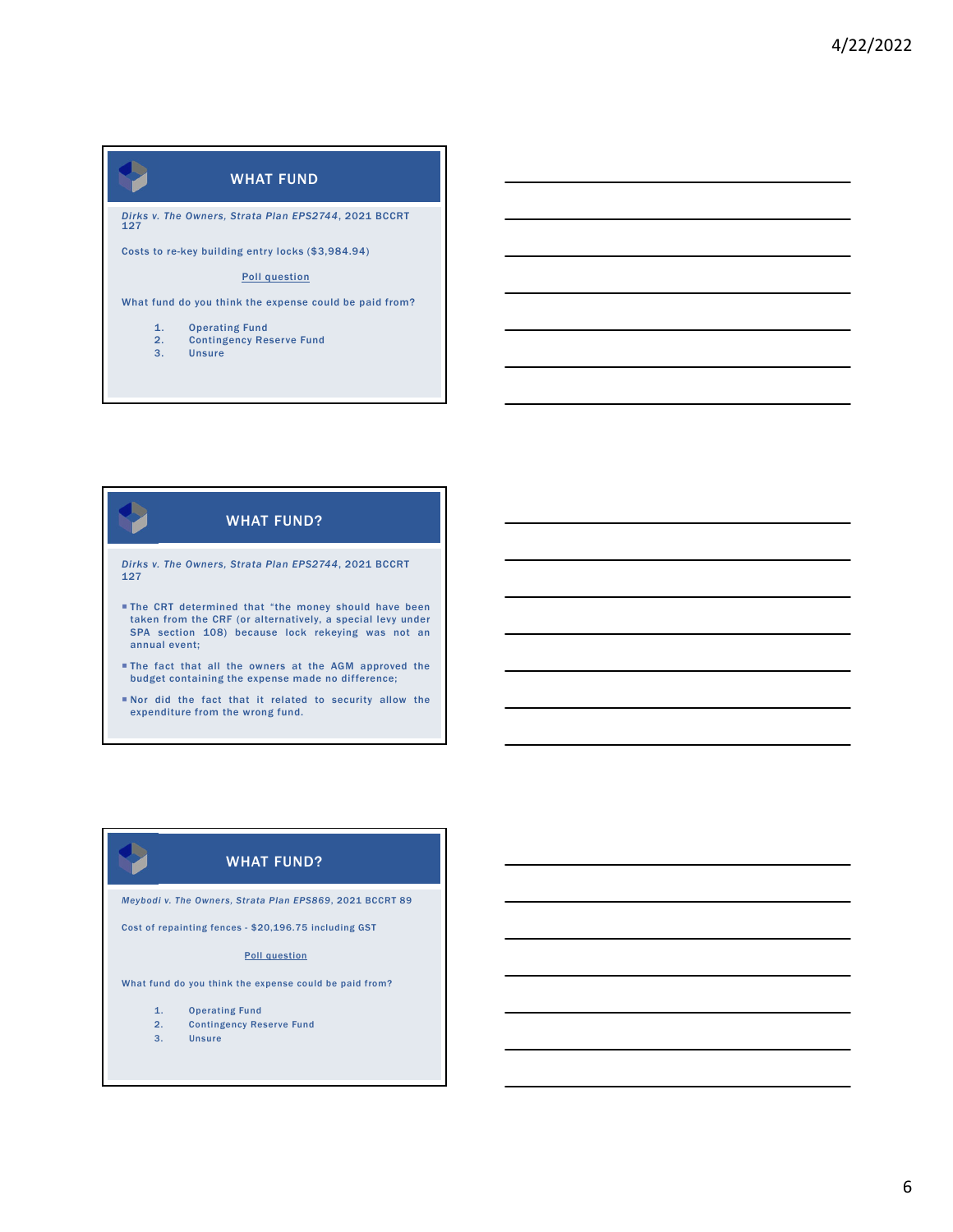*Meybodi v. The Owners, Strata Plan EPS869*, 2021 BCCRT 89

- Strata argued that cost could be included in the Operating Budget because the bylaws specifically referred to duty to repair and maintain fences.
- The CRT disagreed. It is the frequency of the task that governs.
- Remedy was to order the strata to immediately move cost from the CRF to the operating fund.

# WHAT FUND?

*Hodgson v. The Owners, Strata Plan LMS 908*, 2022 BCCRT 117

Patio drainage project which included patio coring, plumbing drain installation, patio membrane replacement, and replacement of planters and shrubbery.

#### Poll question

What fund do you think the expense could be paid from?

1. Operating Fund

- 2. Contingency Reserve Fund
- 3. Unsure

# WHAT FUND?

*Hodgson v. The Owners, Strata Plan LMS 908*, 2022 BCCRT 117

- **The CRT held that these were not Operating Fund expenses;**
- It disagreed with the strata that the expense was typical of other building, landscaping, plumbing, and other maintenance expenses that occur regularly every year;
- The strata should have obtained ownership approval to pay for the patio drainage project out of the CRF. Alternatively, the strata could have held a vote on collecting a special levy, under SPA section 108.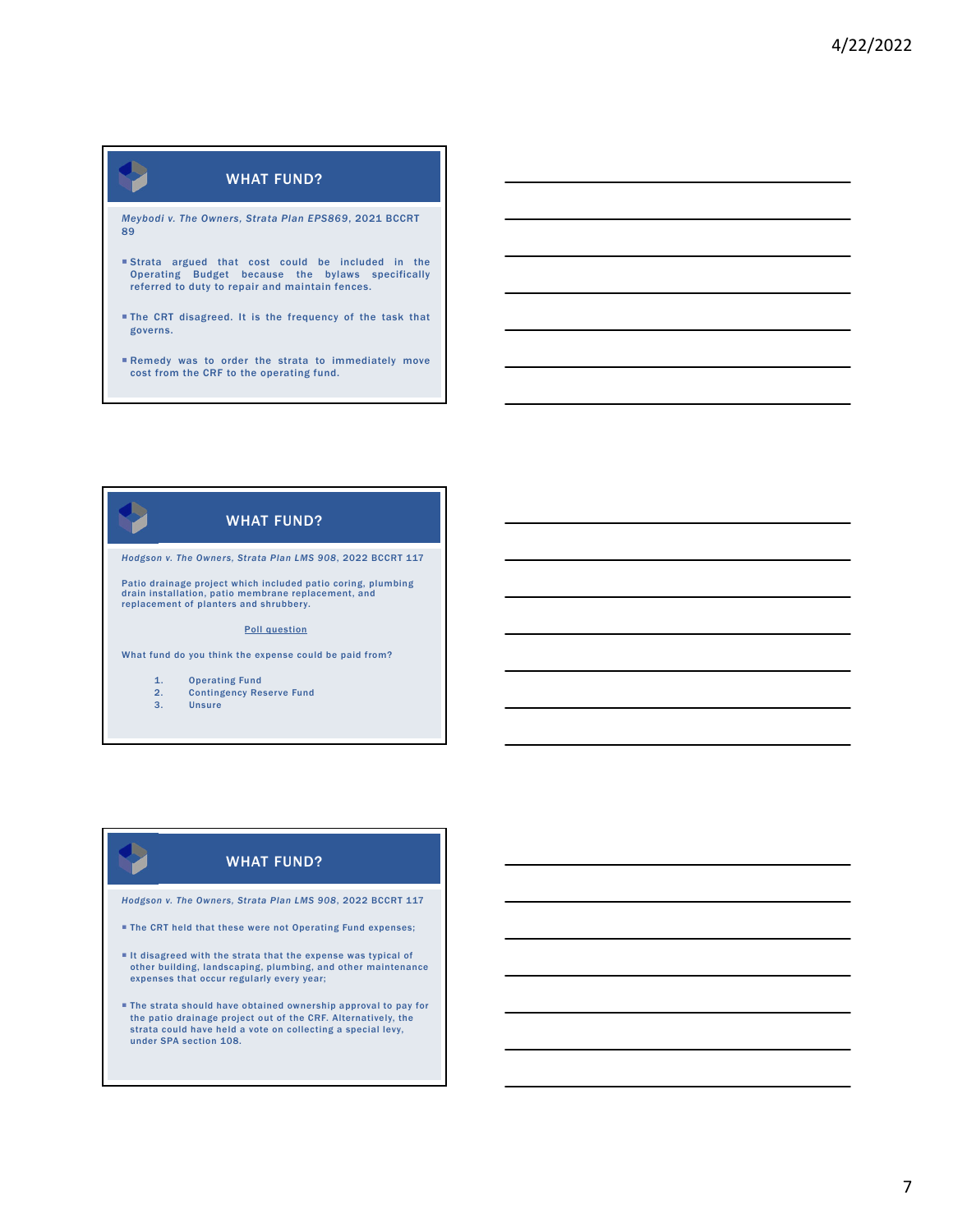Borland-Spry v. The Owners, Strata Plan EPS4534, 2021 BCCRT 339:

- tree removal services as part of ongoing efforts to remediate the landscaping
- add bark mulch annually to locations based on a recommendation from the landscaping committee
- install paddleboard storage racks,
- Automatic door opener/"accessibility buttons"

# WHAT FUND?

Borland-Spry v. The Owners, Strata Plan EPS4534, 2021 BCCRT 339

#### Poll question

What fund do you think the expenses could be paid from?

- 1. Operating Fund
- 2. Contingency Reserve Fund
- 3. Unsure

# WHAT FUND?

Borland-Spry v. The Owners, Strata Plan EPS4534, 2021 BCCRT 339

The CRT held that:

- tree removal was specifically before the ownership in 2019 as part of the strata's ongoing efforts to remediate the landscaping and as part of the budget.
- owners approved the mulch as part of the overall landscaping budget and so it falls under SPA section 98(1)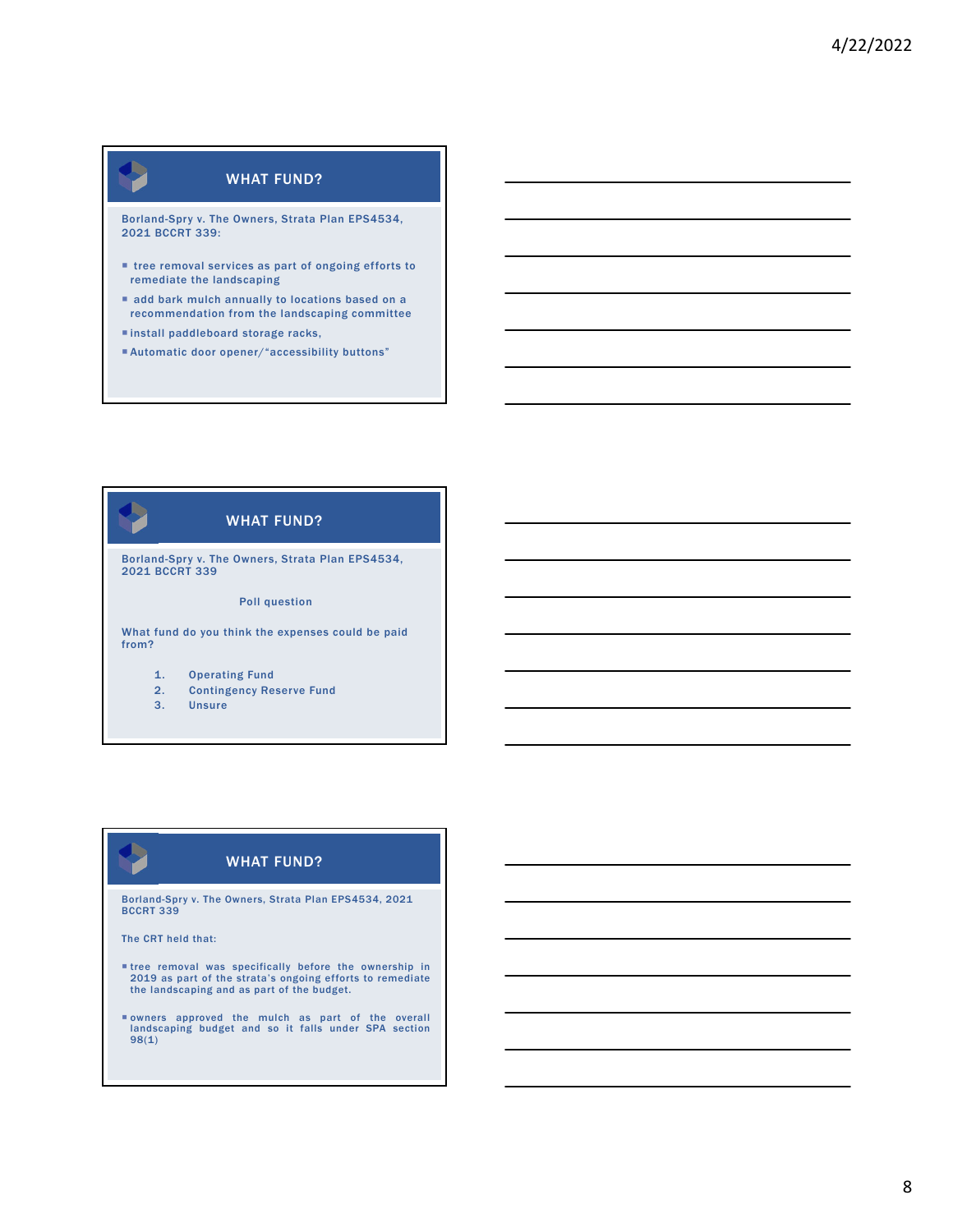Borland-Spry v. The Owners, Strata Plan EPS4534, 2021 BCCRT 339

 Strata used the line item "Security/Enterphone Lease " to pay for the accessibility buttons

The CRT held the accessibility buttons were:

- unrelated to the lease and thus not approved as part of the operating budget
- not an operating expense because they were a unique purchase.

# WHAT FUND?

Borland-Spry v. The Owners, Strata Plan EPS4534, 2021 BCCRT 339

- CRT held should have been paid from CRF as purchasing paddleboard racks was a unique, one-time expense
- Strata relied on a fire inspection report to claim it was an emergency expense.
- CRT said not emergency because:
	- Racks not installed until 2 months latter
	- Could have had residents remove paddleboards

# WHAT FUND?

Sometimes an expense that would normally fall in the CRF can become an Operating Fund Expense.

*Strata Corp. LMS 509 v. Andresen*, 2001 BCSC 201

 Building envelope repairs and associated investigation expenses could be paid for through the Operating Fund since they were occurring on an ongoing basis each year. They were no longer unusual or extraordinary.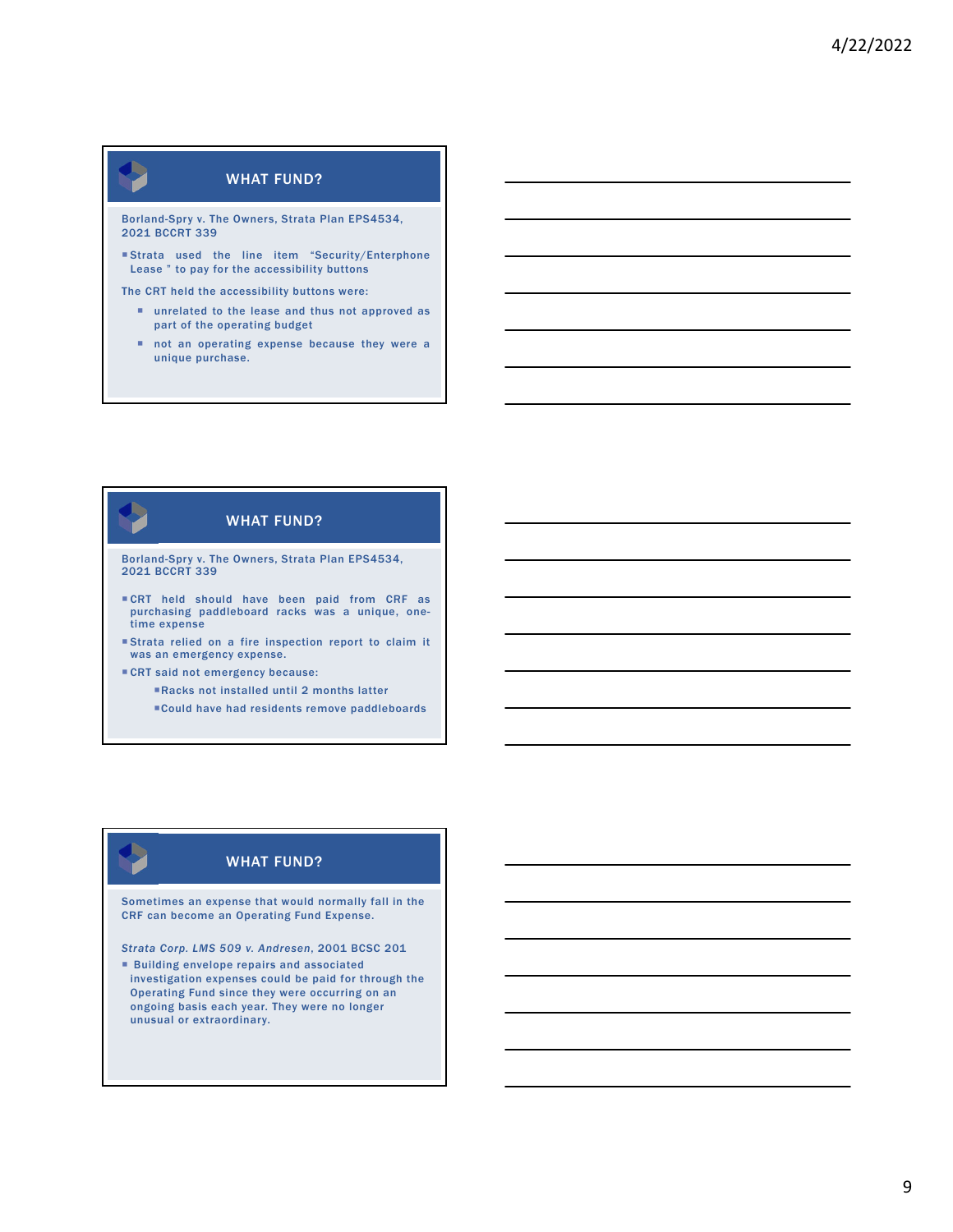### SO WHAT DOES IT ALL MEAN?

- Carefully consider how often the particular expense (not merely the general type of expense) occurs.
- If the particular type of expense is not one that occurs annually, the strata corporation must either:
	- call a Special General Meeting as expenses arise throughout the year;
	- plan very carefully for the AGM to ensure that resolutions are presented for approval.
- consider more frequent work and descriptive budget categories (Borland-Spry)

### SO WHAT DOES IT ALL MEAN?

Practically this will likely mean:

- **EXECUTE:** Lower repair and maintenance line items (what can really fall under the Operating Fund?);
- Higher CRF contributions in the Operating Budget to fund repairs (or alternatively more special levies);
- More frequent repairs (LMS 509 case).

### EMERGENCY EXPENDITURES

#### SPA s.98

- (3) The expenditure may be made out of the operating fund or contingency reserve fund if there are <mark>reasonable grounds</mark> to<br>believe that an <u>Immediate</u> expenditure is <u>necessary</u> to ensure safety or prevent significant loss or damage, whether physical or otherwise.
- (5) Any expenditure under subsection (3) must not exceed the minimum amount needed to ensure safety or prevent significant loss or damage.
- (6)The strata corporation must inform owners as soon as feasible about any expenditure made under subsection (3).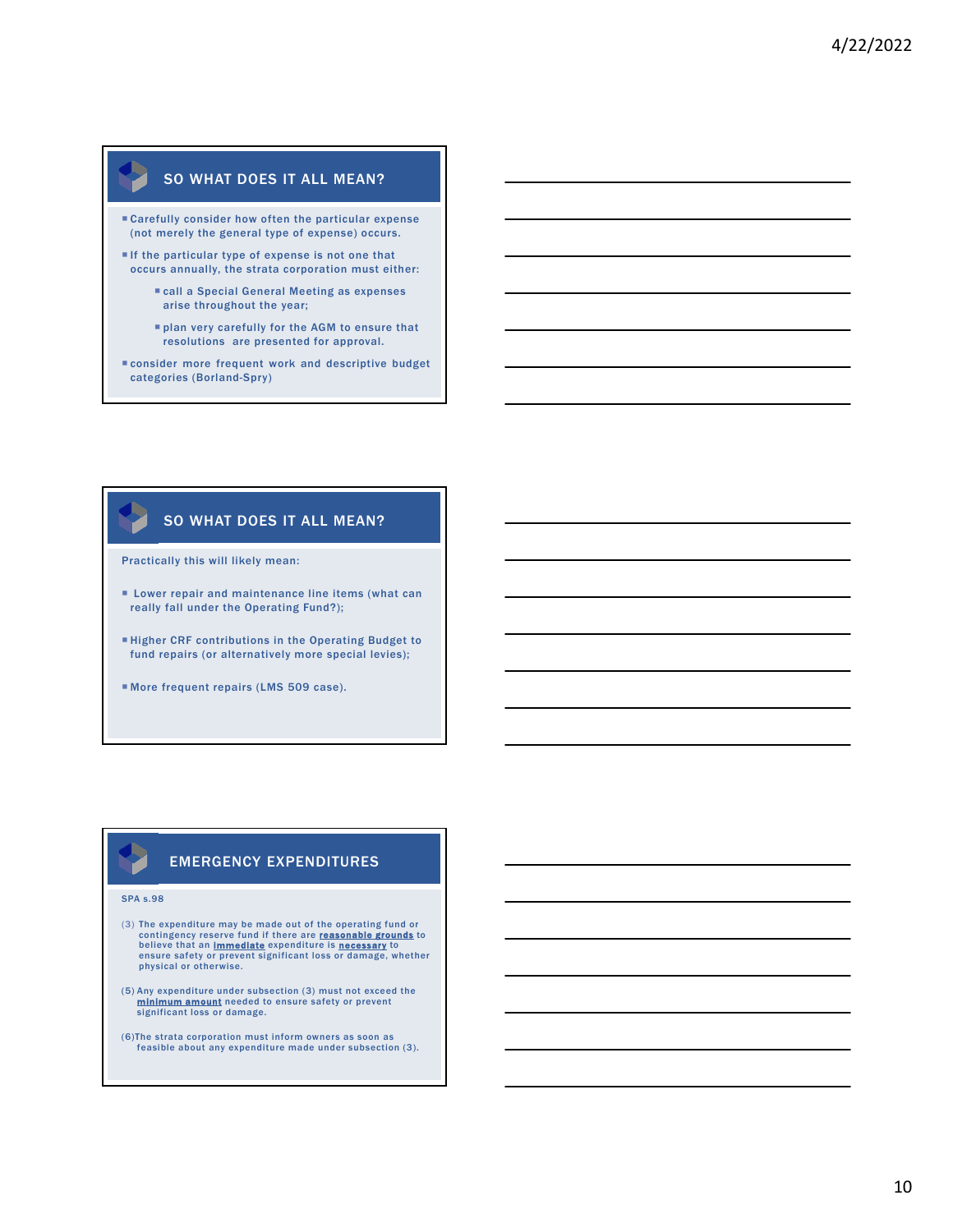## EMERGENCY EXPENDITURES

To be an "emergency" an expenditure must be:

- **based on reasonable grounds**
- **n** immediately necessary
- ensure safety or prevent significant loss or damage, whether physical or otherwise (including to obtain and maintain insurance)
- It must not exceed the minimum amount needed.

The expense must have an urgent nature, not merely a prudent nature. (i.e. it cannot wait for 20 days to call a meeting).

### EMERGENCY EXPENDITURES

- A thoughtful analysis of whether an expense is an emergency is required – *Mitchell v. Strata Plan KAS 1202,* 2015 BCSC 2153;
- Independent evidence or the advice of a professional saying that the matter should be addressed immediately is helpful in meeting the test - *Perry et al. v. The Owners, Strata Plan LMS 180*, 2017 BCCRT 135.
- The fact that something has been in need of repair for a long time and there is now increased urgency, does not mean it is<br>an emergency (in fact, it can indicate the opposite) - *Fournier*<br>v. The Owners, Strata Plan LMS 768, 2017 BCCRT 1

### EMERGENCY EXPENDITURES

- Cannot lump unrelated and/or non-urgent expenses together with a legitimate emergency expense - *Stevenson v. The Owners, Strata Plan VIS 1419*, 2017 BCCRT 70.
- Cost overruns on a project are not an emergency expenditure *Stevens v. The Owners, Strata Plan KAS 2490*, 2021 BCCRT 492
- Legal fees can be an emergency expense depending on the circumstances - *Campbell et al v. The Owners, Strata Plan BCS 2742*, 2019 BCCRT 111; *Sabell v. The Owners, Strata Plan KAS 3635*, 2021 BCCRT 620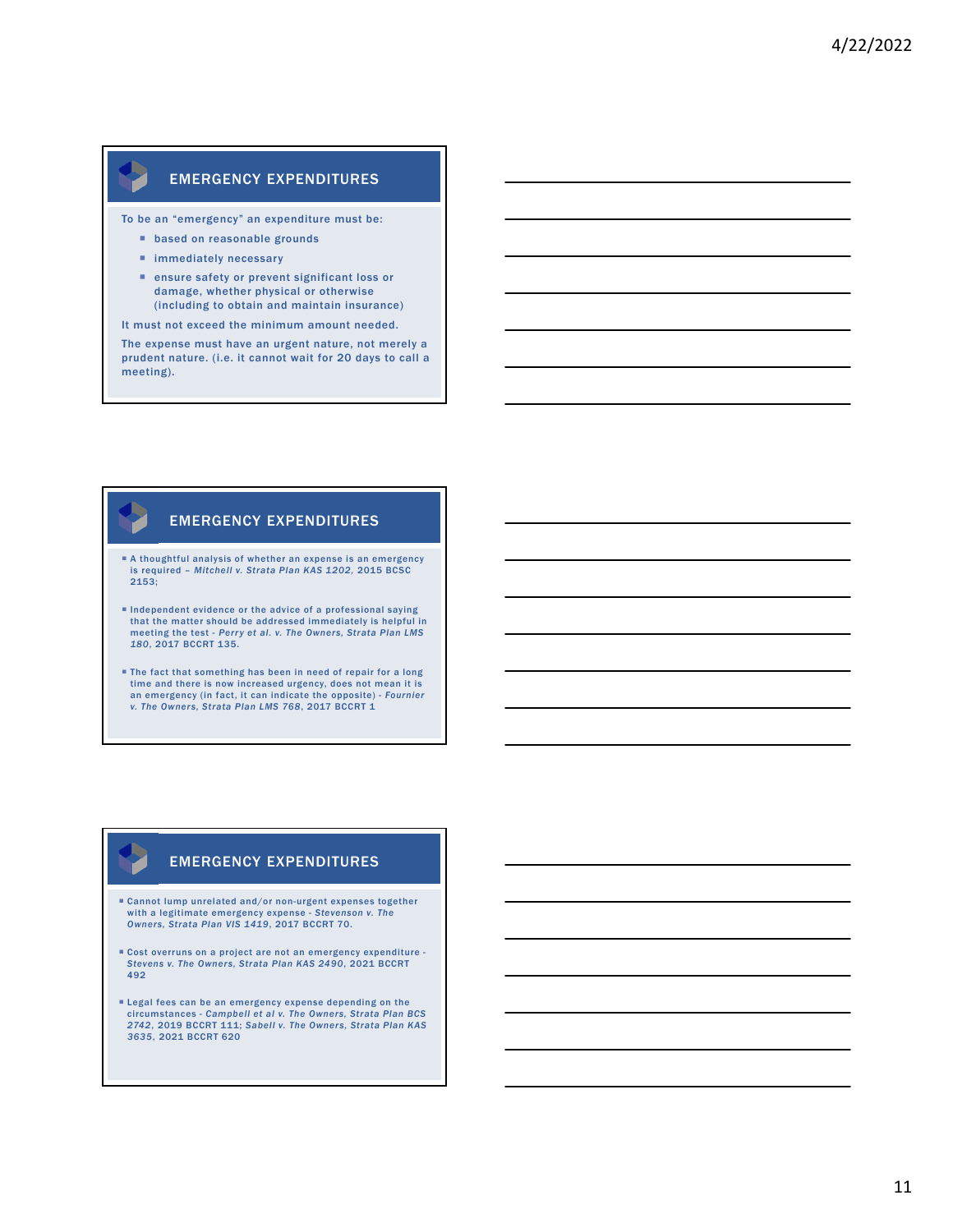## UNAPPROVED EXPENDITURES

#### SPA s.98

- (1) If a proposed expenditure has not been put forward for approval in the budget or at an annual or special general meeting, the strata corporation may only make the expenditure in accordance with this section.
- (2) Subject to subsection (3), the expenditure may be made out of the operating fund if the expenditure, together with all other unapproved expenditures, whether of the same type or not, that were made under this subsecti
	- (a) less than the amount set out in the bylaws, or
	- (b) if the bylaws are silent as to the amount, less than \$2000 or 5% of the total contribution to the operating fund for the current year, whichever is less.

### UNAPPROVED EXPENDITURES

#### What is it?

- SPA doesn't define and the decisions take different approaches
- Bill must be paid to be an expenditure. Merely incurring the expense doesn't count- Wollf v. The Owners, Strata Plan NES3191, 2021 BCCRT 987

## UNAPPROVED EXPENDITURES

Different interpretations of what an "unapproved expenditure" is:

Only an expense for which there is no line item (*Woytuik v. The Owners, Strata Plan VIS 5970*, 2017 BCCRT 3)

OR

One or more approved expense categories which exceed the budget overall (*Gadbois v. The Owners, Strata Plan NES 206*, 2020 BCCRT 353)

OR

An approved expense which exceeds the amount for the expense line item (*Haw v. The Owners, Strata Plan EPS 1869*, 2019 BCCRT 509; 1093870 B.C. Ltd. v. The Owners, Strata Plan NW213 2022 BCCRT 328)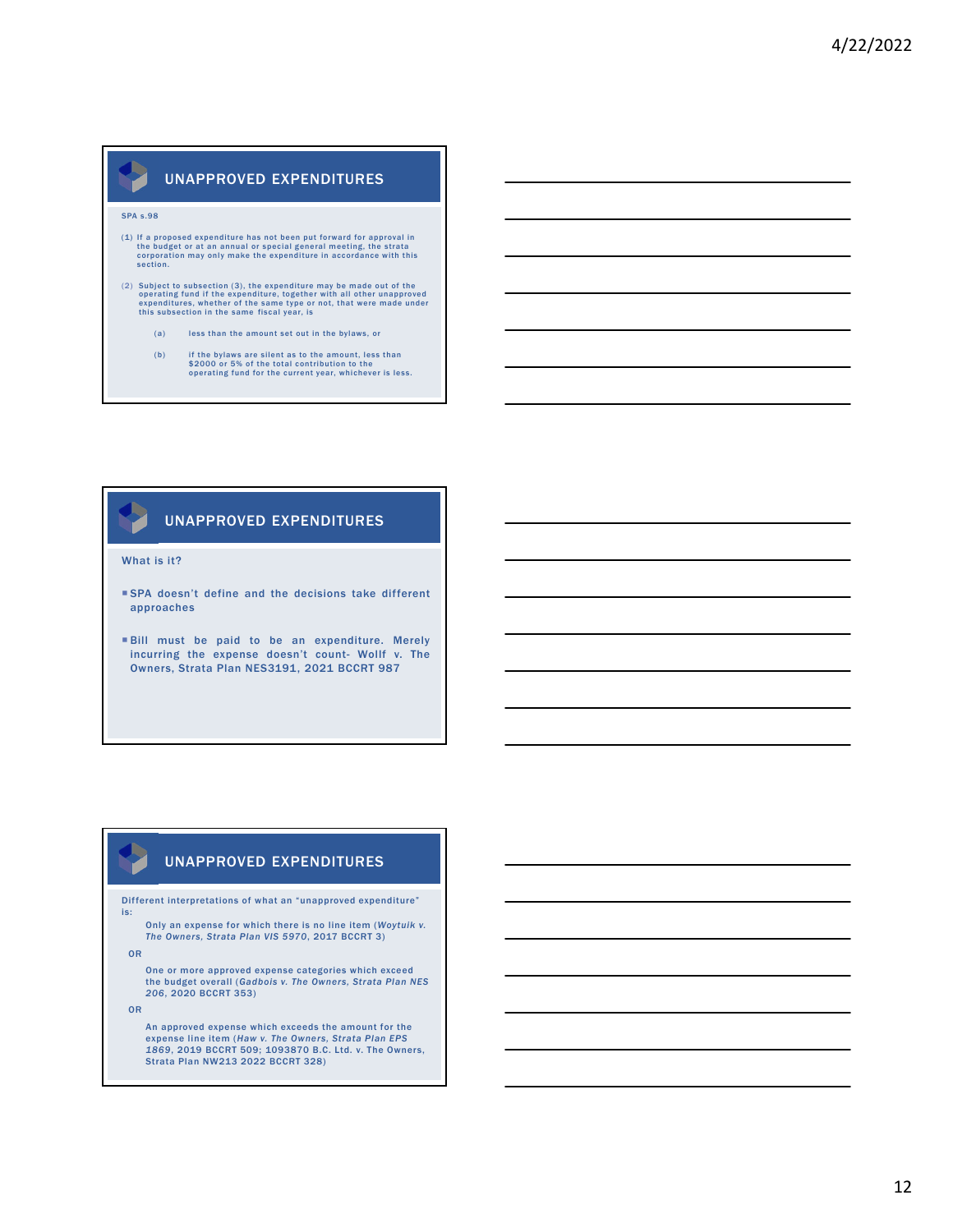## UNAPPROVED EXPENDITURES

- Cases are hard to reconcile.
- Prefer Gadbois/Woytuiuk combination (no line item or exceeds budget overall) – most consistent with the SPA
- Consider whether a bylaw could define what is "unapproved" – s.98(4) SPA

### UNAPPROVED EXPENDITURES

Some things to note regarding unapproved expenditures:

- There is a limit to them (\$2,000 or 5% of strata fee total or the amount in bylaws);
- The limit does not apply to emergency expenditures but they are still counted toward the total for unapproved Operating Fund expenses.
- Only applies to the Operating Fund (CRF expenses must be approved or be an emergency);

### UNAPPROVED EXPENDITURES

#### Some things to note:

- Need to seek approval before exceeding the limit-Gadbois v. The Owners, Strata Plan NES 206, 2020 BCCRT 353.
- Expenses need to be consistent with category Borland-Spry v. The Owners, Strata Plan EPS4534, 2021 BCCRT 339
- The bylaws can set out further conditions or limitations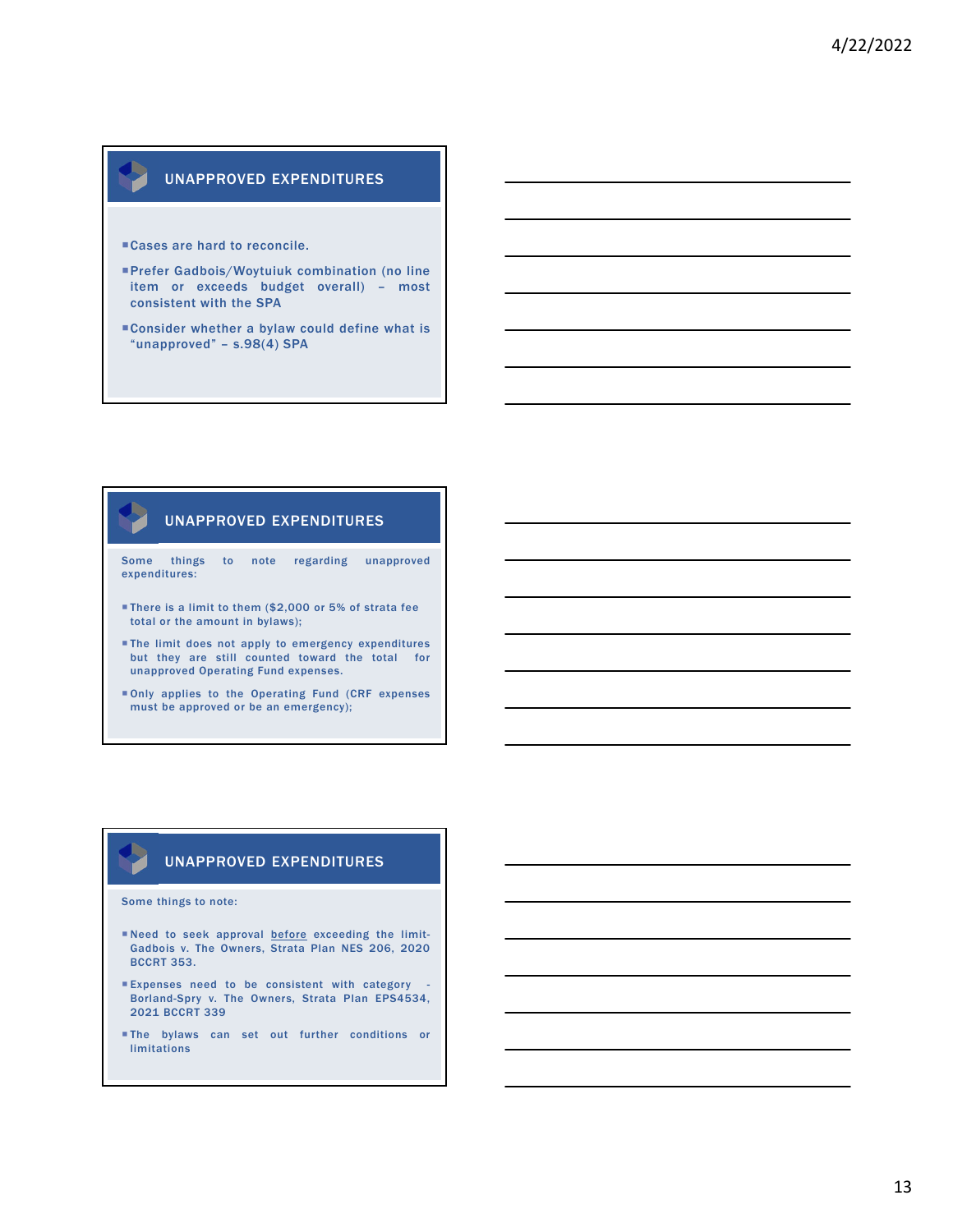# LOANS FROM CRF

- Regulation 6.3(1) permits a loan from CRF to Operating Fund
- Only to cover temporary shortages in the operating fund resulting from expenses becoming payable before the strata fees have been collected.
- **The loan must be repaid by the end of that fiscal** year of the strata corporation.
- Cannot use the CRF to make up for poor budgeting (i.e. transfer and approve at next AGM)

## SURPLUS AND DEFICIT

#### SPA s.105(1) - Surplus

A surplus must be dealt with in one or more of the following ways:

- (a) transferred into the contingency reserve fund;
- (b) carried forward as part of the operating fund, as a surplus;
- (c) used to reduce the total contribution to the next fiscal year's operating fund;
- (d) any other use approved by  $\frac{3}{4}$  vote.

## SURPLUS AND DEFICIT

- Use is usually reflected in the proposed Operating Budget and approved as part of it
- Council can decide on its own what to do with the surplus - *Kierans et al v. The Owners, Strata Plan EPS 1290*, 2019 BCCRT 1086
- Can use the surplus for non-operating fund expenses – *Lo v. Strata Plan VR 2100,* 2018 BCCRT 366.